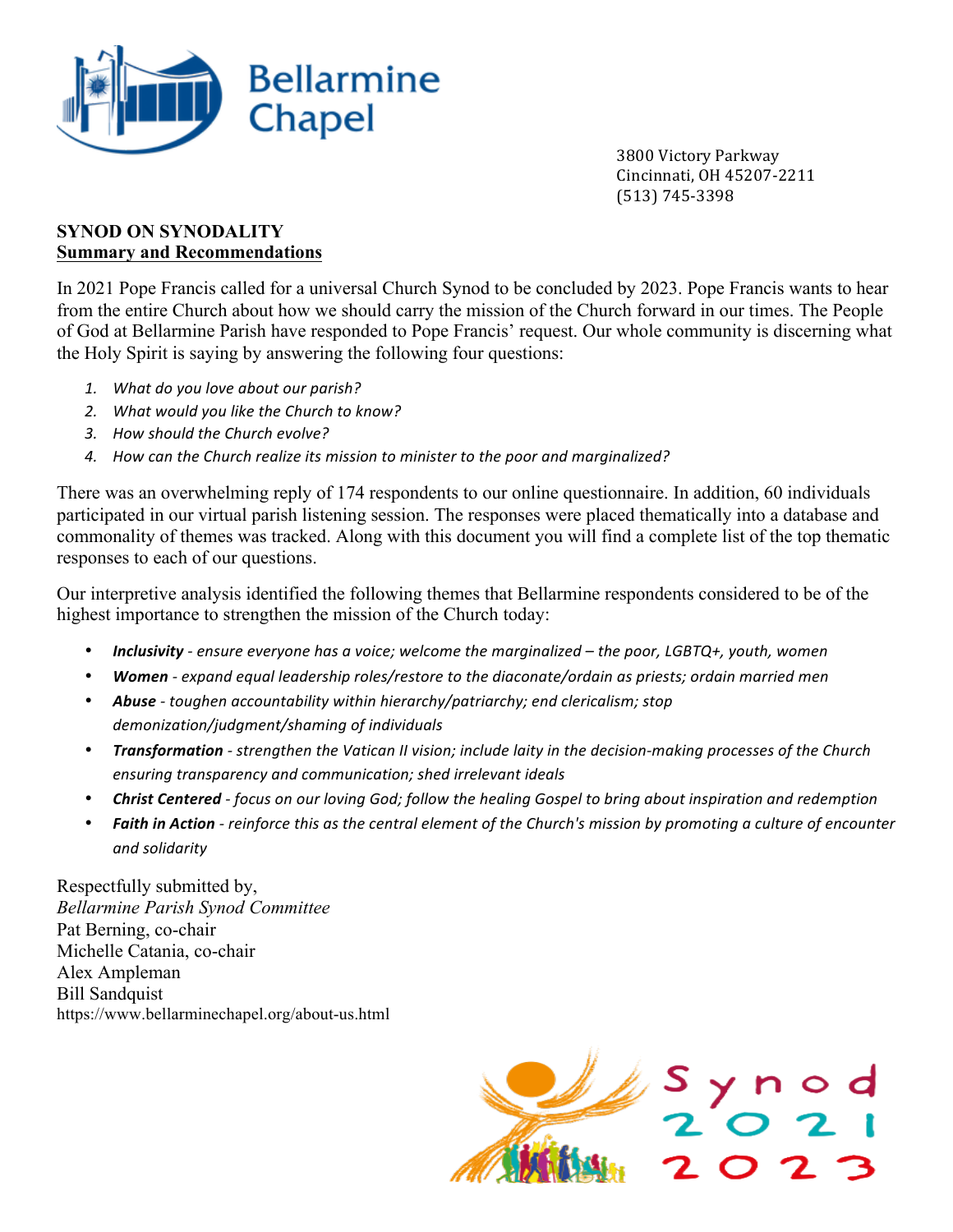| 1. What do you love about our parish?                               | <b>Ranking</b>           | # of Responses      |
|---------------------------------------------------------------------|--------------------------|---------------------|
| Faith in action/Social Mission                                      | $\overline{\phantom{a}}$ | 124                 |
| Liturgies/sacraments/music                                          | N                        | 116                 |
| Inclusivity/Focus on whole person                                   | ω                        | 76                  |
| Ignatian spirituality/Deepening faith journey                       | ≏                        | 99                  |
| Adult education/Small groups/Retreats                               | ഗ                        | 9S                  |
| Staff and pastoral leadership                                       | ᡡ                        | 45                  |
| Positive energy/Strong participation                                |                          | $\ddot{3}$          |
| Identity/Community                                                  | ∞                        | ဖိ                  |
| Access to sacraments/daily Mass/ministry                            | ဖ                        | $\overline{\infty}$ |
| Openness/Communication/Transparency                                 | 5                        | 5                   |
| 2. What would you like the Church to know?                          | <b>Ranking</b>           | # of Responses      |
| Allow women in leadership and to be ordained as deacons and priests | ⊢                        | 74                  |
| Modernize/Move past resistance to change and irrelevant ideals      | N                        | SЯ                  |
| Centering on Christ/God's love as focus                             | ω                        | 47                  |
| Expand inclusivity                                                  | ≏                        | 46                  |
| That many have left the church                                      | ഗ                        | 37                  |
| Concern regarding clergy abuse and those affected                   | თ                        | 34                  |
| Hierarchy is an obstacle                                            |                          | ပ္ပ                 |
| Continue living out Vatican II ideals                               | ∞                        | 32                  |
| Making sure all have a voice/Human rights                           | $\infty$                 | 32                  |
| End Patriarchy/Misogyny/Clericalism                                 | 5                        | 28                  |